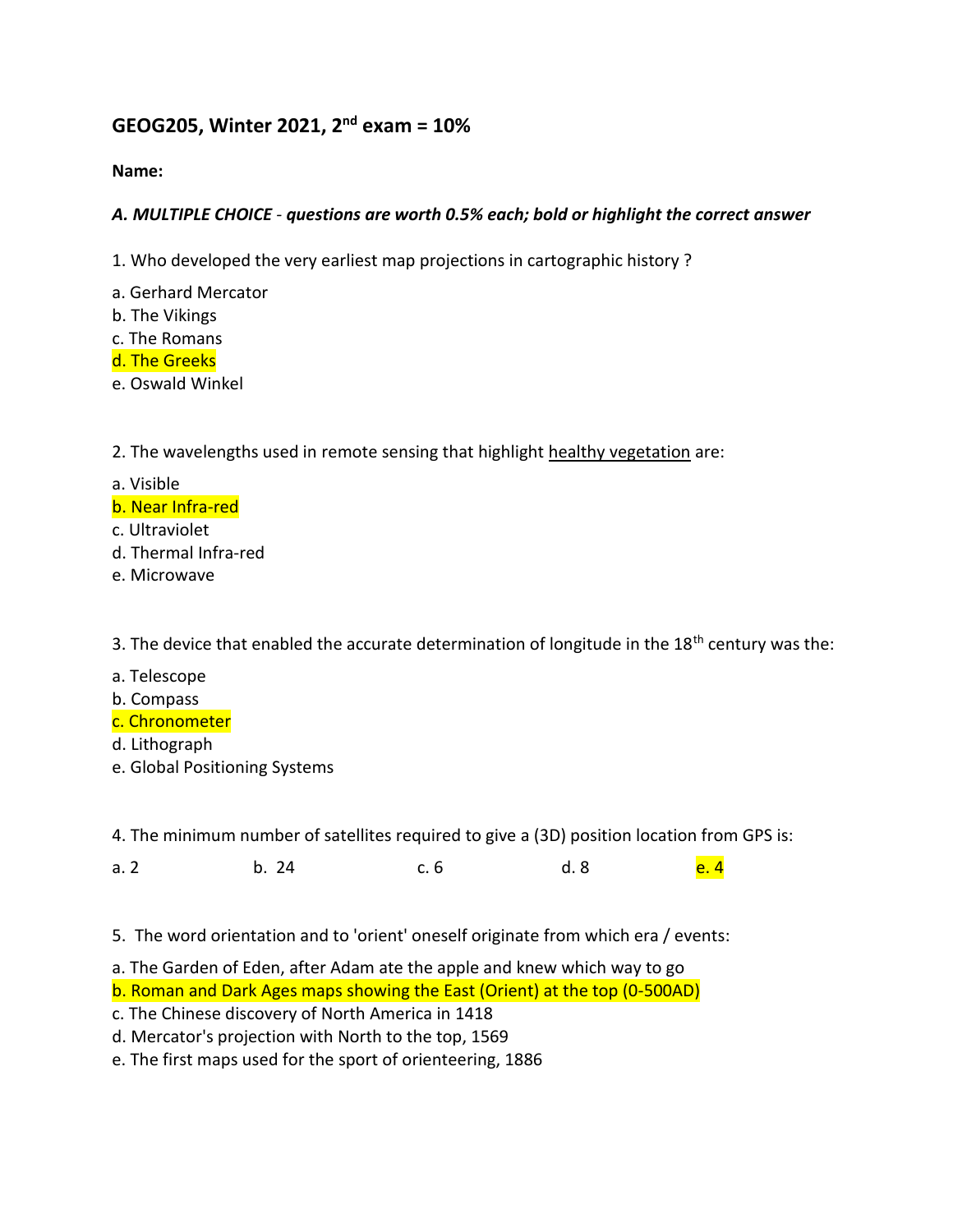6. Where in the electro-magnetic spectrum, are energy wavelengths unaffected by clouds:

a. Microwave

- b. Near infra-red
- c. Thermal infra-red
- d. Visible
- e. Ultra-violet

7. In GPS terminology, what causes a high value of PDOP (percent Dilution of Precision) ?

- a. High cloud cover
- b. Satellites too spread out in the sky
- c. Heavy precipitation

d. satellites not well spread out in the sky

e. Too many satellites visible, causing mixed signals

8. Full colour map production using multiple map layers was only possible after:

- a. Printing press 1450
- b. Offest lithography 1875

c. Aerial photography 1945

- d. Digital Mapping 1975
- e. Online map viewers 2005

9. What is the name of the only fully Canadian remote sensing satellite and sensor system used for earth observation ?

a. Radarsat b. Examsat c. Landsat d. Cartosat e. Canucksat

- 10. The winkel tripel is a:
- a. Complex ice skating move, attempted only by those skilled in geomatics
- b. Swiss technique in hill-shading for three sided peaks e.g. the Matterhorn
- c. Three-sided map symbol used to depict small marine animals
- d. Cartographic solution where three map symbols overlap
- e. Type of pseudo-cylindrical map projection

*-----------------------------------------------------------------------------------------------------------------------------------*